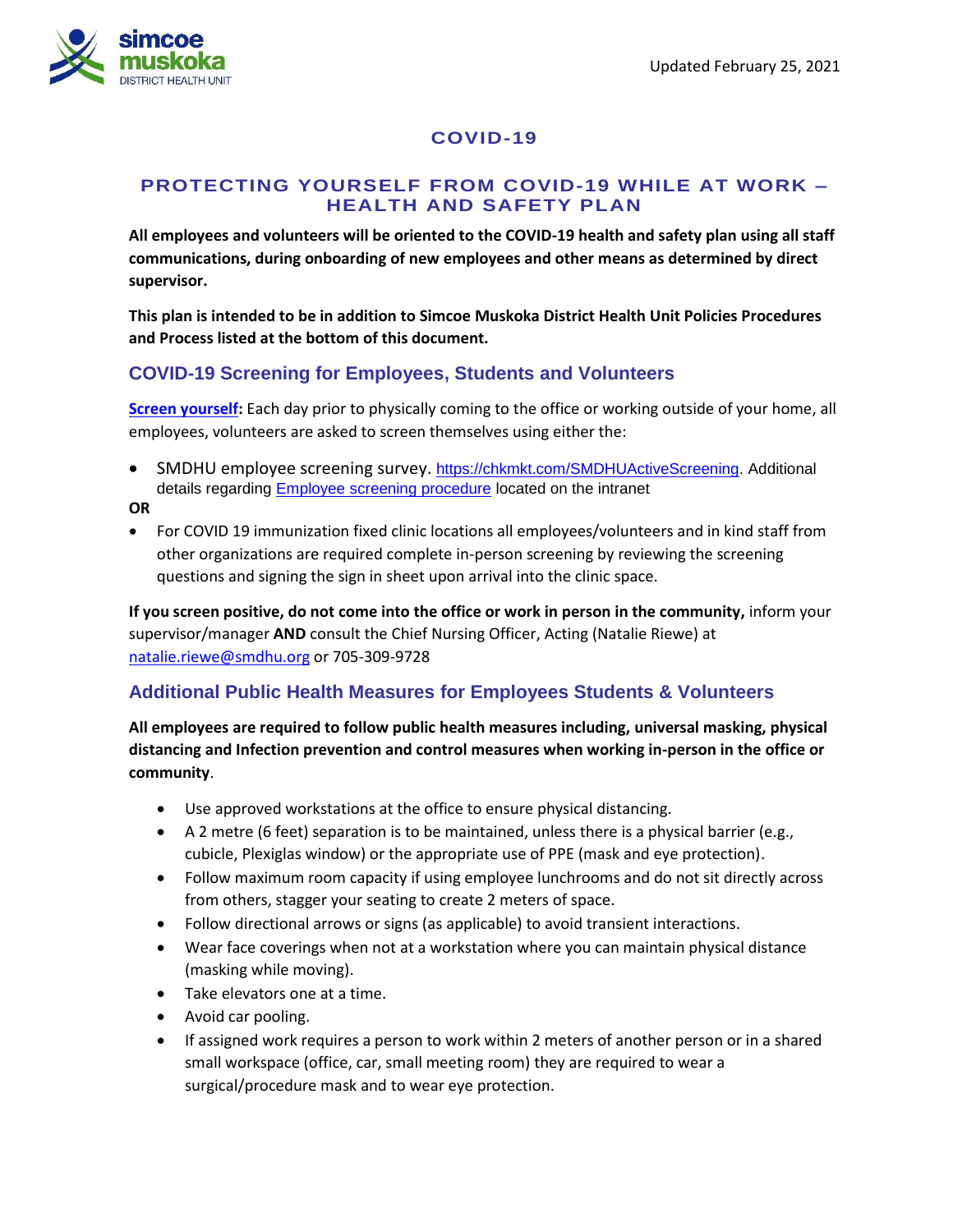

**Wash hands (perform hand hygiene)** regularly using soap and water or Alcohol Based Hand Sanitizer (ABHS) throughout the day, including upon arriving at the office, before eating and after using the restroom.

 Follow SMDHU **-** [Internal PPE Minimum Requirements for COVID-19](http://intranet.smdhu.net/docs/default-source/tools_resources/IMS/covid-19/ppe-recommendations-for-covid-19.pdf?sfvrsn=10) and [Policy OPO111](http://intranet.smdhu.net/BylawsAndPolicies/HlthSafety/IPACRoutinePractices.aspx)  [Infection Prevention and Control Policy](http://intranet.smdhu.net/BylawsAndPolicies/HlthSafety/IPACRoutinePractices.aspx)

## **Cleaning and Disinfection**

- Office and Clinic settings are to be cleaned following Policy OPO111 Infection Prevention and [Control Policy](http://intranet.smdhu.net/BylawsAndPolicies/HlthSafety/IPACRoutinePractices.aspx) an[d Policy HSO119 Cleaning and Disinfection of Multi use Non Critical Device -](Policy%20HSO119%20Cleaning%20and%20Disinfection%20of%20Multi%20use%20Non%20Critical%20Device%20-%20Equipment) [Equipment](Policy%20HSO119%20Cleaning%20and%20Disinfection%20of%20Multi%20use%20Non%20Critical%20Device%20-%20Equipment)
- Office settings are cleaned at least once every 24 hours through cleaning services, including high touch surfaces. Additional cleaning may be recommended from time to time based on use and volume of activity in a given work area/office.
- **Employees are required to clean their workstation** at the beginning of their shift if they are sharing workstations, including keyboards, desk phones, desk surface, and chair arm rests.
	- $\circ$  Lysol wipes are to be used to clean and disinfect personal work stations in general office settings. Do **not** use Lysol wipes on monitors and cell phones. Lysol wipes required 10 minutes of wet contact time to disinfect.
	- $\circ$  Equip wipes should be used on monitors and cell phones but are not disinfectants. Equip wipes are only effective for dust and grime removal.
	- $\circ$  If using shared workstations please ensure all personal items, dishes and garbage are not left on the desk. Please use a banker box to store personal items under desk if necessary.

# **Working From Home or In Person in an SMDHU Office or Community Setting during COVID 19**

- **Work from home during COVID-19**: Program managers will be assigning work from home to those employees whose functions could feasibly be carried out at your home environment. All employees are encouraged to talk to their managers about whether working from home would apply to them.
	- $\circ$  This will protect all employees by making it possible for those who are required to work in the office to have more room to practice physical distancing in the workplace. It will also reduce the number of employees coming into the office, thus reducing the likelihood of COVID-19 being brought here.
	- o Refer to [Policy OPO111 Working from home or an SMDHU office location during](http://intranet.smdhu.net/BylawsAndPolicies/OfficePolicies/wfh-or-smdhu-office-during-covid-19)  [COVID-19](http://intranet.smdhu.net/BylawsAndPolicies/OfficePolicies/wfh-or-smdhu-office-during-covid-19)
	- $\circ$  Considerations regarding privacy and the type of assigned work will be reviewed with each employee prior to the assigning of work from home.
	- $\circ$  Please see [employee compensation document](http://intranet.smdhu.net/docs/default-source/tools_resources/IMS/covid-19/staff-compensation-document-(april-27).pdf?sfvrsn=4) for more information related to work hours and child care.

### **Protecting yourself and clients from COVID-19 transmission**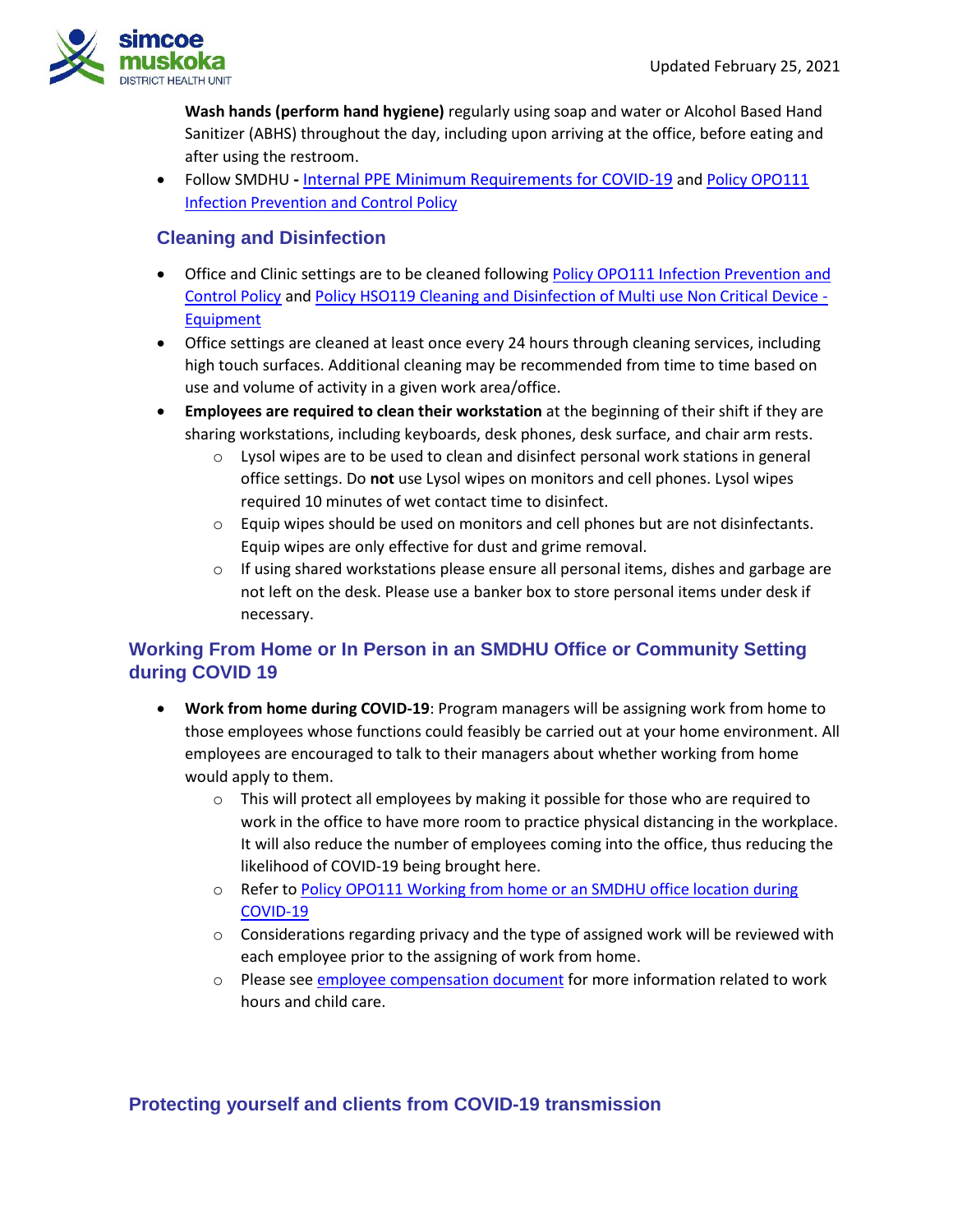

**Review the OPO11 [Infection Prevention and Control: Routine Practices and Additional](http://intranet.smdhu.net/BylawsAndPolicies/HlthSafety/IPACRoutinePractices.aspx)  [Precautions](http://intranet.smdhu.net/BylawsAndPolicies/HlthSafety/IPACRoutinePractices.aspx) for detailed information.** 

**Providing virtual care is the preferred option of care provision. The following would be the considerations for providing in person care:** 

i. **Prior to providing care or service, [actively screen](http://intranet.smdhu.net/docs/default-source/tools_resources/IMS/covid-19/20200325_covid-19---active-screening-tool.pdf?sfvrsn=4) all clients prior to scheduled appointments when possible for care that requires in-person contact** (e.g. in a home, clinic, or community setting).

#### ii. **Complete a [Point of Care Risk Assessment](https://www.publichealthontario.ca/-/media/documents/ncov/updated-ipac-measures-covid-19.pdf?la=en) (page 3)**

**A point of care risk assessment** (PCRA) assesses the task, the patient and the environment. A PCRA is a dynamic risk assessment completed by the health care worker (HCW) before every patient interaction in order to determine whether there is risk of being exposed to an infection.

Performing a PCRA is the first step in Routine Practices, which are to be used with all patients, for all care and for all interactions. A PCRA will help determine the [correct PPE](https://www.publichealthontario.ca/-/media/documents/ncov/updated-ipac-measures-covid-19.pdf?la=en) (page 5) required to protect the HCW in their interactions with the patient and patient environment. Minimum requirements for use of PPE specific to COVID 19 are outlined in the [SMDHU](http://intranet.smdhu.net/docs/default-source/tools_resources/IMS/covid-19/ppe-recommendations-for-covid-19.pdf?sfvrsn=10) **-** [Internal PPE Minimum Requirements for COVID-19](http://intranet.smdhu.net/docs/default-source/tools_resources/IMS/covid-19/ppe-recommendations-for-covid-19.pdf?sfvrsn=10)

#### iii. **If you need to provide service to a person who has screened positive or has respiratory symptoms:**

- Ask clients to wait outside and maintain a 2 meter distance when providing care (eg NEP, water bottles).
- Clinical services may choose to provide service where possible in client vehicles.
- Use Personal Protective Equipment (PPE) for contact and droplet precautions. **Review Appendix C in th[e SMDHU IPAC policy](http://intranet.smdhu.net/docs/default-source/policy_procedure_forms/hs0118ipacroutinepracticesandaddtionalprecautions.pdf?sfvrsn=4) for how to appropriately put on and take off PPE**  (gloves, long sleeved gown, facial protection, such as surgical/procedural mask and eye protection, face shield, or surgical/procedural mask with visor attachment).
- An N95 respirator (plus eye protection) should be used when performing aerosolgenerating medical procedures (AGMPs) on a person under investigation (PUI) or confirmed for COVID-19.

### **Simcoe Muskoka District Health Unit Policies and Procedures**

Policy HSO118 [Infection Prevention and Control: Routine Practices and Additional Precautions](http://intranet.smdhu.net/BylawsAndPolicies/HlthSafety/IPACRoutinePractices.aspx)

[Policy HSO119 Cleaning and Disinfection of Multi use Non Critical Device -](file://///Jenner/Sharedata/Incident%20&%20Emergency%20Response/2020/nCoV/8.0%20Heath&Safety/Protecting%20Yourself%20from%20COVID-19%20While%20At%20Work/Policy%20HSO119%20Cleaning%20and%20Disinfection%20of%20Multi%20use%20Non%20Critical%20Device%20-%20Equipment) Equipment

SMDHU **-** [Internal PPE Minimum Requirements for COVID-19](http://intranet.smdhu.net/docs/default-source/tools_resources/IMS/covid-19/ppe-recommendations-for-covid-19.pdf?sfvrsn=10)

[Employee Screening Process for COVID-19 Risk](http://intranet.smdhu.net/docs/default-source/tools_resources/IMS/covid-19/staffscreeningprocesscovid19.pdf?sfvrsn=6)

### **Additional Resources**